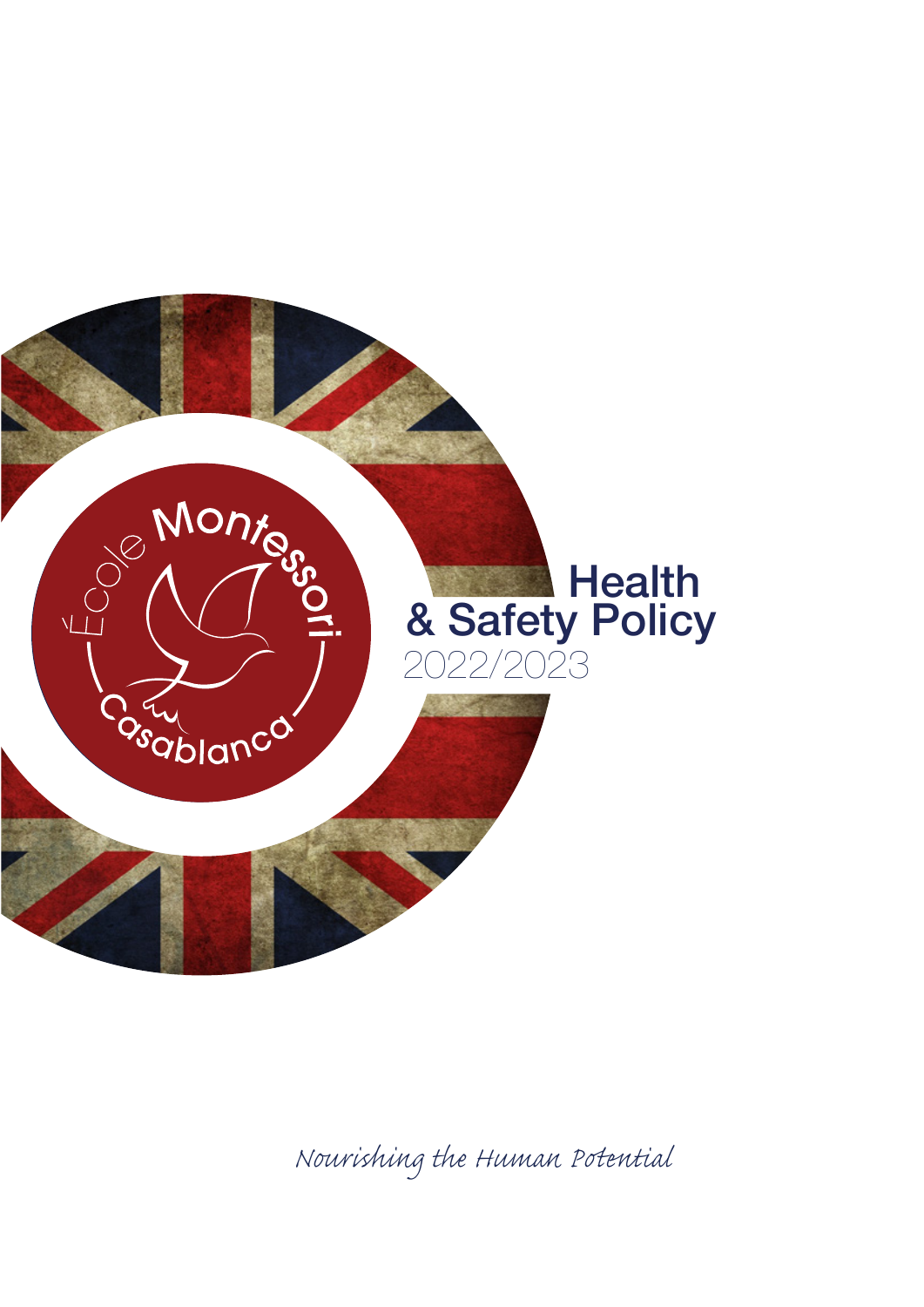# Health and Safety Policy

## **Introduction**

 $\blacksquare$  Health & Safety Policy

2022/ 2023

EMC is committed to ensuring good health and and safety practices across all areas of school life. We take our responsibility for the health and safety of staff, pupils, volunteers and any other visitors to the school seriously and use this policy, in line with our risk assessment documents.

## Aims and Objectives

Health and safety in school is a priority as well as a legal requirement, and all members of the school community have a part to play in making sure that the school environment is safe, which we encourage by promoting a positive health and safety culture within the school. The school commits adequate and appropriate resources to making sure that the best equipment, risk assessments, advice, and training are applied both on school grounds and during off-site activities and visits.

All school staff will ensure that they are up-to-date and familiar with the school health and safety policy, as well as health and safety regulations that apply specifically to their own classroom activities. All activities should be planned by staff with consideration for the safety of themselves, their colleagues, pupils and members of the public.

The importance of good health and safety practice is promoted throughout the school and includes:

-keeping up to date with any changes to arrangements surrounding activities and the implications of these on health and safety

-ensuring that all the relevant checks are done on the equipment and competency of contractors that come in to the school

-ensuring that all staff and pupils are aware of their health and safety responsibilities, including what to do in case of a fire, emergency, or medical emergency

#### We aim:

- To provide a safe and healthy environment for children, teaching and non-teaching staff and all other people who come onto the premises of our school.
- To ensure that all members of the school community understand their own responsibilities in maintaining a healthy and safe environment.
- To ensure that all lessons are reviewed for health and safety concerns
- Potential hazards are identified, pointed out to the pupils
- All care and attention is given to avoid accidents.
- Staff and pupils should use common sense and at all times take responsibility for their own safety and that of others.
- To ensure that any previously unidentified hazard should be immediately reported to the Leadership Team.
- That staff should work together to ensure that safe work practices and procedures are applied within the schools.
- To ensure that regular safety inspections occur for maintening a safe and healthy environment.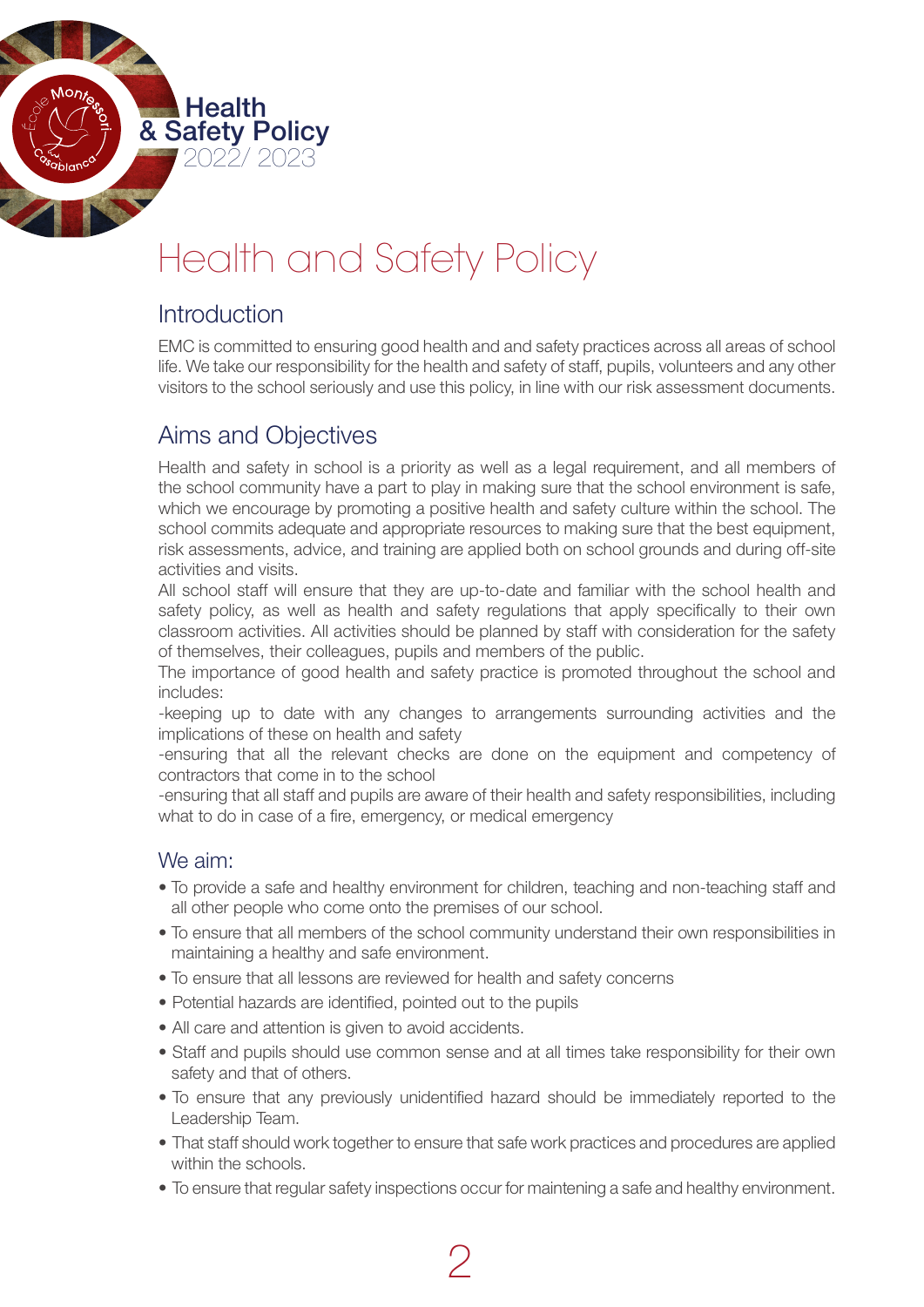

- A system exists to report, record and if necessary, investigate accidents rigorously.
- Safety training is conducted as needed.
- All staff are aware of procedures for a medical emergency.
- • Arrangements are in place for a speedy and safe evacuation in case of a fire or other emergency and firefighting equipment is available and maintained. Records of all drills are maintained, and procedures accordingly reviewed
- Medical emergency instruction posters are displayed in key areas around the site.

# Policy Monitoring & Review

The Head of School, along with the DSL and Health and Safety manager, will direct the overall management and development of the Policy, defining the aims of the Policy and communicating the responsibilities associated with the management of health and safety within the school.

The Site Manager will have day to day management responsibility for ensuring that, so far as is reasonably practicable, arrangements are in place for:

- Safety and security
- Fire safety
- Electrical safety
- Gas Safety
- Emergencies
- Water Quality
- Staff Induction

The Site Manager also acts as the School Safety Coordinator, whose duties include:

- advising the Head of School on maintenance requirements
- coordinating advice from specialist safety advisors and producing associated action plans
- monitoring health and safety within the School and any recurring hazard as to raise concerns with the Head of School and Health & Safety Manager every 6 months

# **Pupils**

While school staff carry the main responsibility for health and safety provision, and the correct implementation of school policy and procedure, it is vital that pupils understand their role and responsibilities when it comes to whole-school and personal health and safety in order for staff to be able to carry out their roles effectively. As members of the school community, pupils take the responsibility for:

-listening to and following instructions from staff

-ensuring that their actions are safe for themselves and will not harm others in any way -being sensible around the school site and when using any equipment

-reporting health and safety concerns or incidents to a member of staff immediately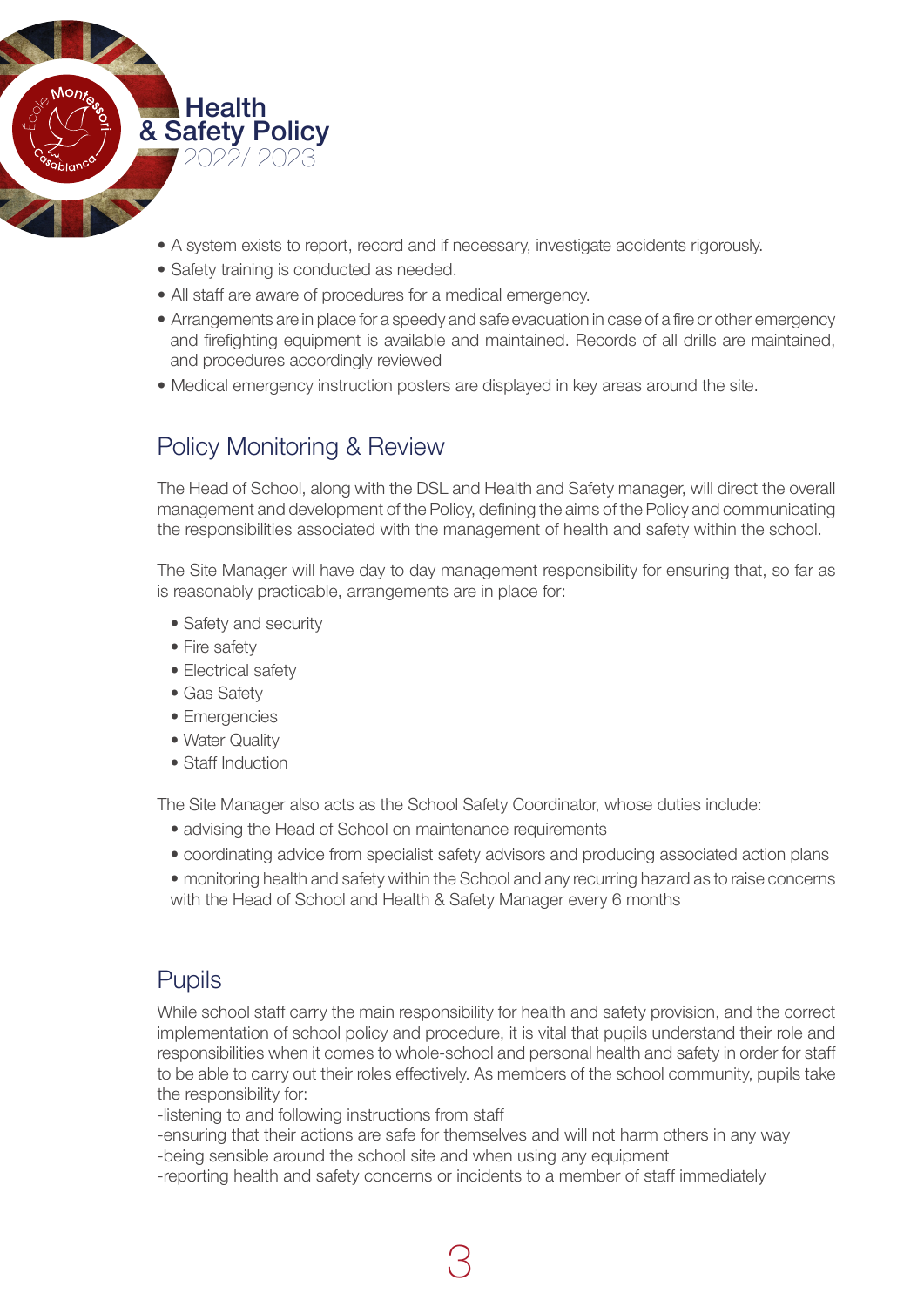

## **Accidents**

In the event of an accident taking place either at school, or off-site on a school organised activity, the member of staff on-site will immediately report to the nurse or most senior member of staff. Whoever is present should make an assessment of the injury as soon as possible.

If an ambulance is required, it will be ordered by the Leadership Team or nurse in almost all instances. Parents/guardians (or emergency contacts where the parent is not available) will be contacted as soon as possible in the event of serious injury or ill health of a pupil. The school has an accident book. The member of staff supervising at the time of the incident should make a report. What happened, actions taken, injuries, and first aid administered should be recorded.

## Building And Site Maintenance

The Facilities Manager is responsible for ensuring that the school premises are properly maintained, comply with health and safety laws, and are easily accessible and safe for the whole school community.

They will co-ordinate any safety precautions that are necessary during ongoing site maintenance or building work e.g. wet floor signs. Due to the nature of our building at the Californie Campus, windows on the -1 and above ground level are secured.

## Control Of Substances Hazardous To Health

There are areas in school where hazardous substances will be stored. The school has systems in place to ensure that hazardous substances are used correctly. The precautions the school takes include:

- Safe storage in locked cabinets, with a clear system explaining how and where chemicals are stored. Hazard data sheets and information on procedures for assessing substances hazardous to health are kept in the chemistry room and in the nurse's office.
- Clear labelling of all chemical bottles
- Safe disposing of chemicals

## Emergency Communication

There are a number of mechanisms in place to ensure that parents/guardians, staff, and pupils can be made aware of an emergency situation and remain informed. The school will immediately inform parents/guardians of any situation and also to ask for early collection if necessary.

4

#### **Fire**

The school has a separate fire policy.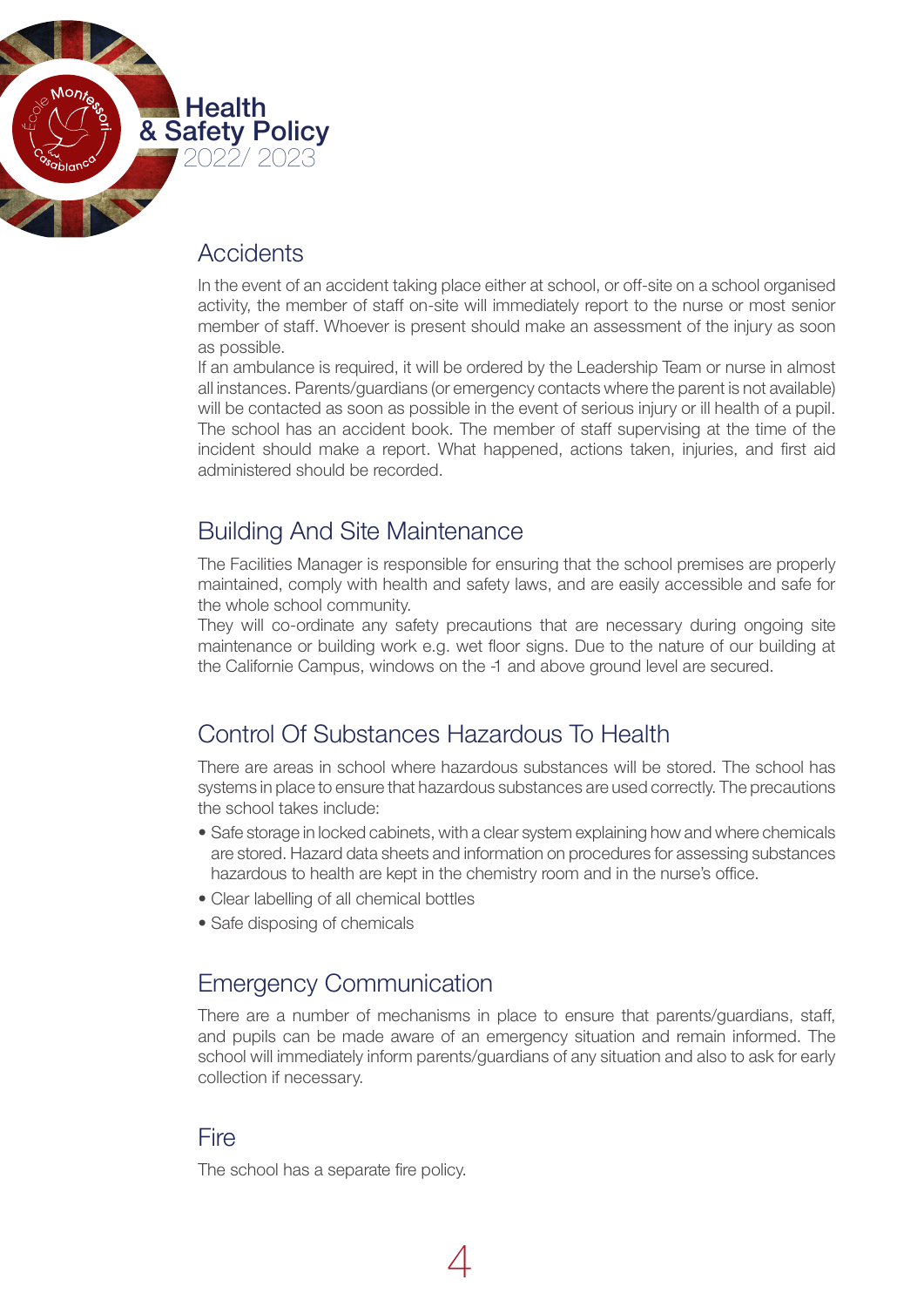

# Food Hygiene

The school catering department has a deep cleaning schedule. The kitchen complies with all local regulations.

## **Security**

Each school has security guards. There are cameras at various points within school and the grounds. No visitors are allowed without the permission of the Administrative team. Badges are given to visitors when they are on school grounds.

## **Smoking**

There is a smoking ban throughout the school sites.

## Vehicles on Site

The school bus will enter the Bouskoura site each morning and afternoon. Any other vehicles are not permitted enter the site unless security have permission from the Site Manager.

## Workplace Safety

The school will ensure that the school environment and workplace is safe for pupils, staff and visitors. This means keeping classrooms and corridors tidy, organised, and free of safety hazards such as loose wires.

Certain departments such as science labs and design technology workshops will have more health and safety risks due to equipment and substances being used in these lessons. Only teachers and pupils trained to use specialised equipment will be allowed to do so.

#### Classrooms

- Classrooms are checked for potential hazards and teachers are fully aware of their responsibilities for maintaining a safe and healthy environment.
- The Administrative Team collaborate with teachers in identifying and fixing potential hazards.
- Fire drills are carried out every term (see Fire Safety policies).

## When Moving Around The School

- Behaviour is monitored by all teaching staff to ensure safe practices are adhered to in the use of stairs, entrances and exits.
- Pupils are instructed on how to move safely around the school.

5